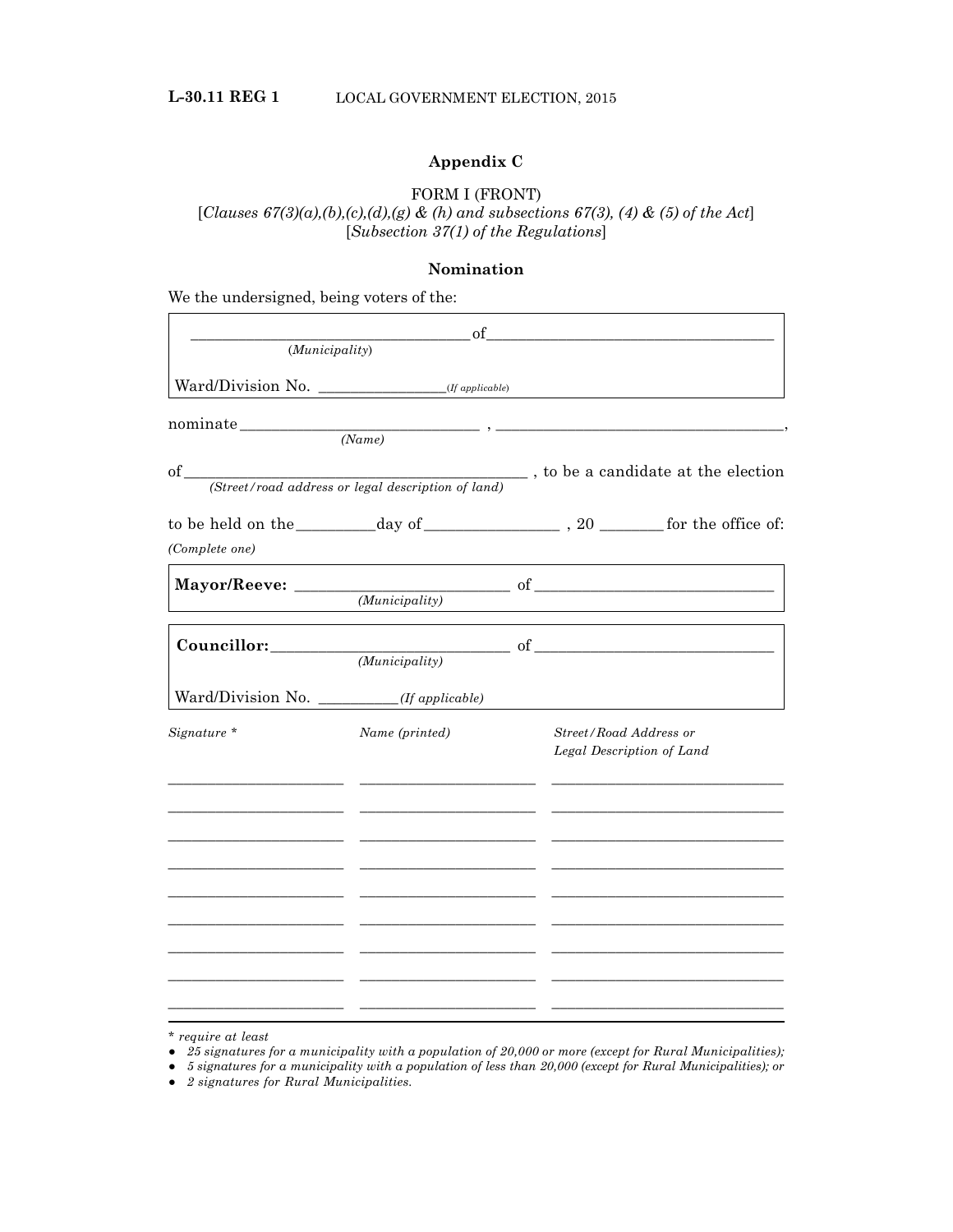### FORM I (BACK) [*Clauses 67(3)(a)(b)(c)(d)(g) & (h) of the Act*] [*Subsection 37(1) of the Regulations*]

#### **Candidate's Acceptance**

I, \_\_\_\_\_\_\_\_\_\_\_\_\_\_\_\_\_\_\_\_\_\_\_\_\_\_\_\_\_\_\_\_\_\_\_\_\_\_\_\_\_\_\_\_\_\_\_\_\_\_\_\_\_\_\_\_\_\_\_\_\_\_\_\_\_\_\_\_\_\_\_\_\_\_ , *(Name as it will appear on the ballot)* 

a(n) \_\_\_\_\_\_\_\_\_\_\_\_\_\_\_\_\_\_\_\_\_\_\_\_\_\_\_\_\_\_\_\_\_\_\_\_\_\_\_\_\_\_\_\_\_\_\_\_\_\_\_\_\_\_\_\_\_\_\_\_\_\_\_\_\_\_\_\_\_\_\_\_ ,

*(Occupation)\**

a candidate nominated for the office of: *(complete as applicable)*

| Mayor/Reeve:      |                 | Ωt |
|-------------------|-----------------|----|
|                   | (Municipality)  |    |
|                   |                 |    |
| Councillor:       |                 | Ωt |
|                   | (Municipality)  |    |
| Ward/Division No. | (If applicable) |    |

declare that:

- **1** I am the full age of 18 years or will attain the full age of 18 years on or before election day;
- **2** I am a Canadian citizen;
- **3** If elected, I will accept the office for which I was nominated; and
- **4** I am not disqualified by *The Local Government Election Act, 2015* or any other Act from holding the office for which I am a candidate;

**For municipalities – excluding rural municipalities and resort villages**

- **5** I have resided in Saskatchewan for at least six consecutive months immediately preceding the date on which this nomination paper is submitted; and
- $\Box$  6 I have resided in the municipality, or on land now in the municipality, for at least three consecutive months immediately preceding the date on which this nomination paper is submitted.

# **For rural municipalities**

- $\frac{1}{2}$  **5** I am eligible to vote in the municipality;
- **6** I am a resident of Saskatchewan;